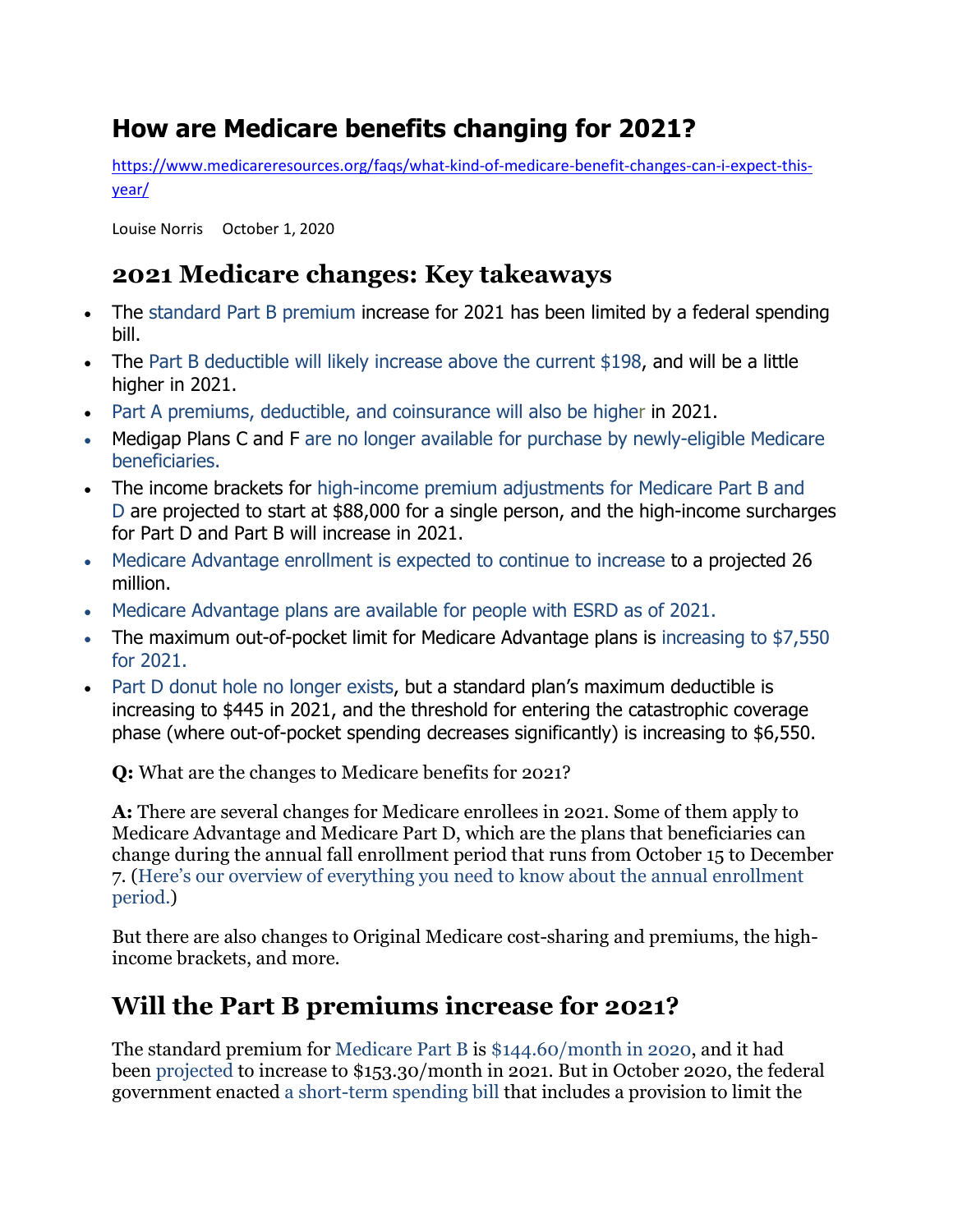Part B premium increase for 2021. Under the terms of the spending bill, the increase for 2021 will be limited to 25 percent of what it would otherwise have been.

And as is always the case, Part B premiums for the majority of Medicare beneficiaries [will also depend on the size of the Social Security cost of living adjustment](https://www.everycrsreport.com/files/20200506_R40082_3726d909cde11a908b6d04c419e702c596f1e917.pdf) [\(COLA\)](https://www.everycrsreport.com/files/20200506_R40082_3726d909cde11a908b6d04c419e702c596f1e917.pdf) for 2021. In some years, small COLAs have [limited the amount of most](https://www.medicareresources.org/faqs/how-does-the-hold-harmless-provision-protect-beneficiaries-from-medicare-part-b-premium-increases/)  [enrollees' Part B premium increases,](https://www.medicareresources.org/faqs/how-does-the-hold-harmless-provision-protect-beneficiaries-from-medicare-part-b-premium-increases/) although experts are [projecting](https://www.disabled-world.com/disability/social-security/usa/cola-2021.php) a COLA of about 1.3 percent for 2021, which would be sufficient to allow for even the full projected Part B increase (ie, before the spending bill imposed a smaller cap) for most beneficiaries. (If a Social Security recipient's COLA isn't enough to cover the full premium increase for Part B, [that person's Part B premium can only increase by the amount of the COLA.](https://www.medicareresources.org/faqs/will-everyone-pay-higher-medicare-part-b-premiums-in-2017/) That's because Part B premiums are withheld from Social Security checks, and net checks can't decline from one year to the next.)

## **How much will the Part B deductible increase for 2021?**

The Part B deductible is [\\$198 in 2020](https://www.cms.gov/newsroom/fact-sheets/2020-medicare-parts-b-premiums-and-deductibles) (up from \$185 in 2019, and \$183 in 2017 and 2018). The federal government has not yet announced the Part B deductible for 2021, but the numbers from previous years give us a good idea of the general ballpark range.

Some enrollees have supplemental coverage that pays their Part B deductible. This includes Medicaid, employer-sponsored plans, and [Medigap](https://www.medicareresources.org/medicare-benefits/medigap/) plans C and F. But Medigap plans C and F can no longer be sold to newly-eligible enrollees as of 2020 (people can keep them if they already have them, and people who were already eligible for Medicare prior to 2020 can continue to purchase them). The ban on the sale of Medigap plans that cover the Part B deductible for new enrollees was part of the [Medicare Access and](https://waysandmeans.house.gov/legislation/bills/hr-2-medicare-access-and-chip-reauthorization-act-macra)  [CHIP Reauthorization Act of 2015](https://waysandmeans.house.gov/legislation/bills/hr-2-medicare-access-and-chip-reauthorization-act-macra) (MACRA). It's an effort to curb utilization by ensuring that enrollees incur some out-of-pocket costs when they receive medical care. Many [Medicare Advantage](https://www.medicareresources.org/medicare-benefits/medicare-advantage/) plans have low copays and deductibles that don't necessarily increase in lockstep with the Part B deductible, so their benefits designs have had different fluctuations over the last few years. [Medicare Advantage enrollees pay the Part B premium plus the Advantage plan premium if the plan has a separate premium. Medicare Advantage plans wrap Part A, Part B, usually Part D, and various supplemental coverage together into one plan, with out-of-pocket costs that are different from Original Medicare.]

## **Part A premiums, deductible, and coinsurance**

[Medicare Part A](https://www.medicareresources.org/medicare-benefits/medicare-part-a/) covers hospitalization costs. Part A has out-of-pocket costs when enrollees need hospital care, although most enrollees do not pay a premium for Part A. But you'll have to pay a premium for Part A if you don't have 40 quarters of work history (or a spouse with 40 quarters of work history).

## **Are Part A premiums increasing in 2021?**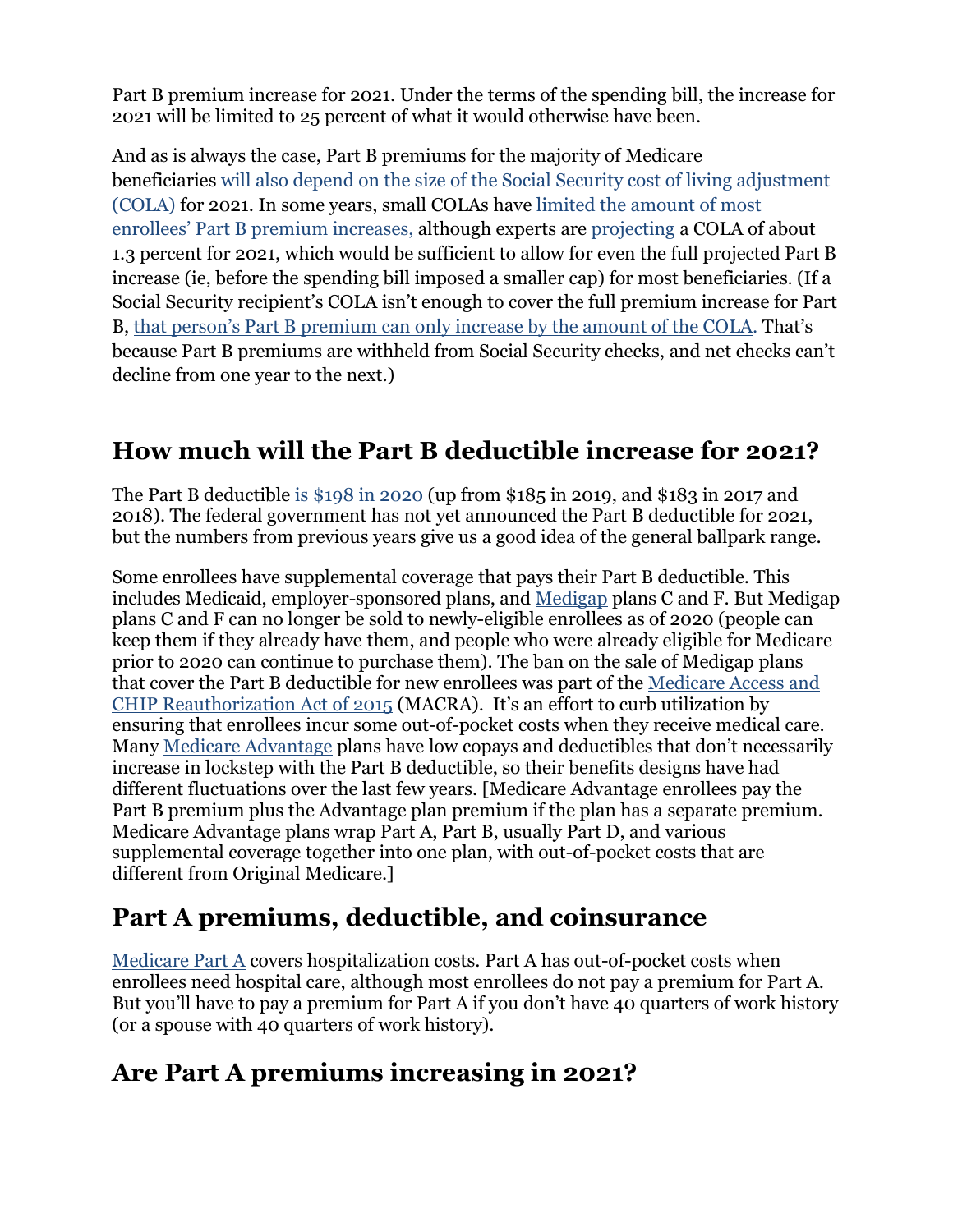Roughly 1 percent of Medicare Part A enrollees pay premiums; the rest get it for free based on their work history or a spouse's work history. Part A premiums have trended upwards over time and they increased again for 2020 — although they are actually [lower](https://www.cms.gov/Research-Statistics-Data-and-Systems/Statistics-Trends-and-Reports/ReportsTrustFunds/Downloads/TR2019.pdf)  [in 2020 than they were in 2010.](https://www.cms.gov/Research-Statistics-Data-and-Systems/Statistics-Trends-and-Reports/ReportsTrustFunds/Downloads/TR2019.pdf)

For 2021, the Part A premium for people with 30+ (but less than 40) quarters of work history is [projected to be \\$263/month,](https://www.cms.gov/files/document/2020-medicare-trustees-report.pdf) up from [\\$252/month](https://www.medicare.gov/your-medicare-costs/medicare-costs-at-a-glance) in 2020. And for people with fewer than 30 quarters of work history, the premium for Part A is projected to be \$478/month in 2021, up from \$458/month in 2020. The exact amounts will be finalized by CMS in late 2020.

# **Is the Medicare Part A deductible increasing for 2021?**

Part A has a deductible that applies to each [benefit period](https://www.medicareresources.org/glossary/benefit-period/) (rather than a calendar year deductible like Part B or private insurance plans). The deductible generally increases each year. In 2019 it was [\\$1,364,](https://www.cms.gov/newsroom/fact-sheets/2019-medicare-parts-b-premiums-and-deductibles) but it increased to [\\$1,408 in 2020.](https://www.cms.gov/newsroom/fact-sheets/2020-medicare-parts-b-premiums-and-deductibles) And it's [projected to](https://www.cms.gov/files/document/2020-medicare-trustees-report.pdf) [be \\$1,452](https://www.cms.gov/files/document/2020-medicare-trustees-report.pdf) in 2021, although the exact amount will be finalized by CMS later in 2020. The deductible increase will apply to all enrollees, although many enrollees have supplemental coverage that pays all or part of the Part A deductible.

### **How much is the Medicare Part A coinsurance for 2021?**

The Part A deductible covers the enrollee's first 60 inpatient days during a benefit period. If the person needs additional inpatient coverage during that same benefit period, there's a daily coinsurance charge. In 2020, it's \$352 per day for the 61st through 90th day of inpatient care, and that's [projected to increase to \\$363 per day](https://www.cms.gov/files/document/2020-medicare-trustees-report.pdf) in 2021. The coinsurance for [lifetime reserve days](https://www.medicare.gov/coverage/hospital-care-inpatient.html) is \$704 per day in 2020, and is projected to increase to \$726 per day in 2021 (the exact amounts will be finalized by CMS later in 2020).

For care received in skilled nursing facilities, the first 20 days are covered with the Part A deductible that was paid for the inpatient hospital stay that preceded the stay in the skilled nursing facility. [Medicare only covers skilled nursing facility care if the patient had an [inpatient hospital stay](https://www.medicareresources.org/glossary/inpatient-care/) of at least three days before being transferred to a skilled nursing facility.] But there's a coinsurance that applies to days 21 through 100 in a skilled nursing facility. In 2020, it's \$176 per day, and for 2021 it's projected to be \$181.50 per day.

## **Can I still buy Medigap Plans C and F?**

As a result of the Medicare Access and CHIP Reauthorization Act of 2015 (MACRA), [Medigap](https://www.medicareresources.org/medicare-benefits/medigap/) plans C and F (including the high-deductible Plan F) are no longer available for purchase by people who become newly-eligible for Medicare on or after January 1, 2020. People who became Medicare-eligible prior to 2020 can keep Plan C or F if they already have it, or apply for those plans at a later date, including for 2021 coverage.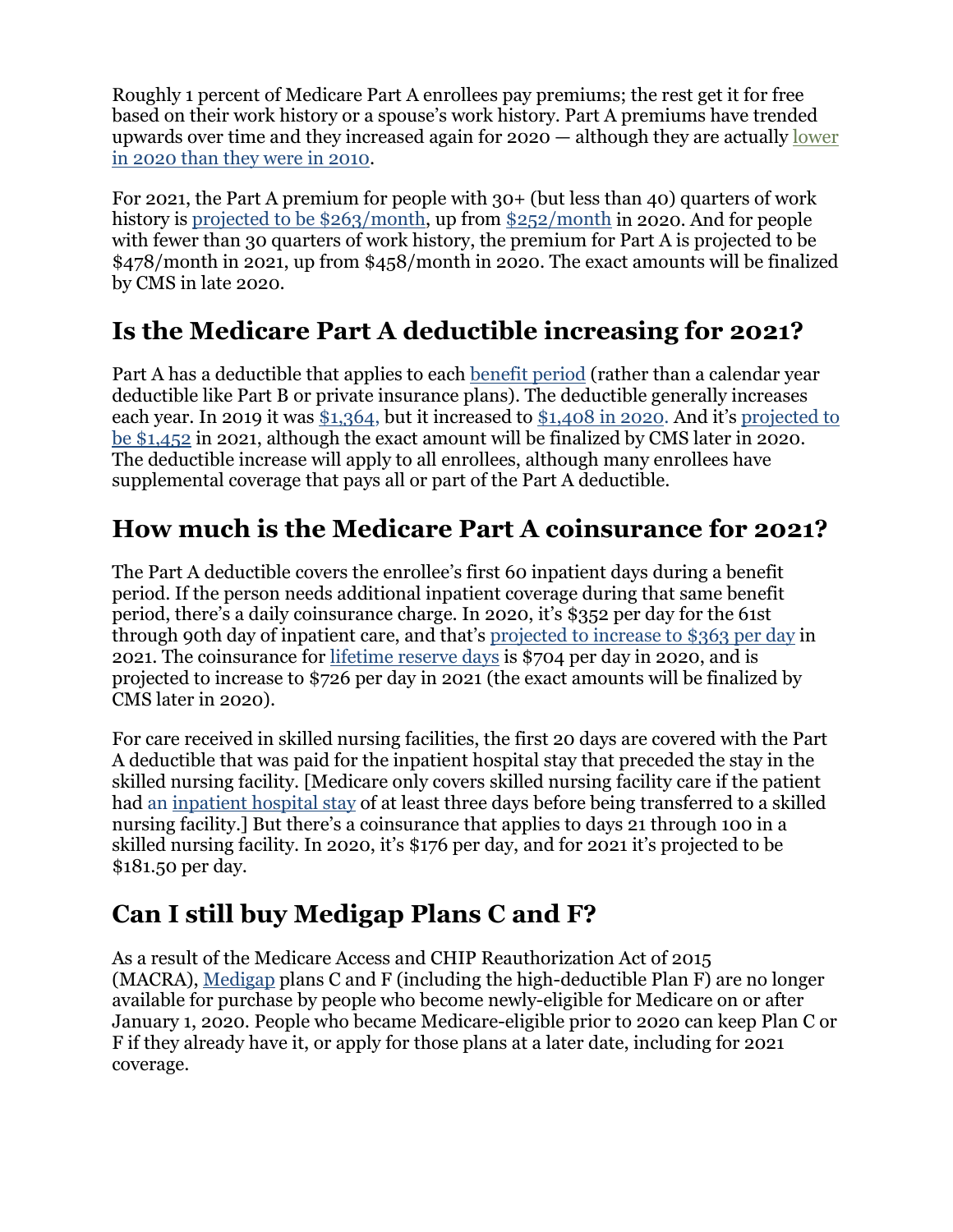[\(Medical underwriting](https://www.medicareresources.org/glossary/medical-underwriting/) applies [in most states](https://www.medicareresources.org/medicare-benefits/medigap/#purchase) if you're switching from one Medigap plan to another after your initial enrollment window ends; note that [Colorado is offering a](https://www.healthinsurance.org/colorado-medicare/#SEP)  [special enrollment period in 2021](https://www.healthinsurance.org/colorado-medicare/#SEP) for enrollees with Plan C or Plan F who want to switch to Plan D or Plan G, and some states have guaranteed-issue Medigap plans even after the initial enrollment period has ended.)

Medigap Plans C and F cover the Part B deductible (\$198 in 2020) in full. But other Medigap plans require enrollees to pay the Part B deductible themselves. The idea behind the change is to discourage overutilization of services by ensuring that enrollees have to pay at least something when they receive outpatient care, as opposed to having all costs covered by a combination of Medicare Part B and a Medigap plan.

Because the high-deductible Plan F has been discontinued for newly-eligible enrollees as of 2020, [there is a high-deductible Plan G](https://www.ahip.org/wp-content/uploads/Medigap2020-002.pdf) available instead.

### **Are there inflation adjustments for Medicare beneficiaries in high-income brackets?**

Medicare beneficiaries with high incomes pay more for Part B and Part D. But what exactly does "high income" mean? The high-income brackets were introduced in 2007 for Part B and in 2011 for Part D, and for several years they started at \$85,000 (\$170,000 for a married couple). But [the income brackets began to be adjusted for](https://www.medicareresources.org/faqs/how-much-does-medicare-part-b-cost-the-insured/#high)  [inflation as of 2020,](https://www.medicareresources.org/faqs/how-much-does-medicare-part-b-cost-the-insured/#high) with the start of the "high-income" range increasing to \$87,000/year (\$174,000 for a married couple). For 2021, these thresholds are [projected](https://thefinancebuff.com/medicare-irmaa-income-brackets.html)  [to increase](https://thefinancebuff.com/medicare-irmaa-income-brackets.html) to \$88,000 for a single person and \$176,000 for a married couple.

For 2021, the Part B premium for high-income beneficiaries is [projected](https://www.cms.gov/files/document/2020-medicare-trustees-report.pdf) to range from about \$215/month to \$521/month, depending on income (up from a [range from](https://www.cms.gov/Research-Statistics-Data-and-Systems/Statistics-Trends-and-Reports/ReportsTrustFunds/Downloads/TR2019.pdf)  [\\$202.40/month to \\$491.60/month](https://www.cms.gov/Research-Statistics-Data-and-Systems/Statistics-Trends-and-Reports/ReportsTrustFunds/Downloads/TR2019.pdf) in 2020).

As part of the Medicare payment solution that Congress enacted in 2015 to solve the "doc fix" problem, [new income brackets were created to determine Part B premiums for](https://www.federalregister.gov/documents/2018/11/07/2018-24336/income-related-monthly-adjustment-amounts-for-medicare-part-b-and-prescription-drug-coverage)  [high-income Medicare enrollees.](https://www.federalregister.gov/documents/2018/11/07/2018-24336/income-related-monthly-adjustment-amounts-for-medicare-part-b-and-prescription-drug-coverage) These new brackets took effect in 2018, bumping some high-income enrollees into higher premium brackets.

And starting in 2019, [a new income bracket was added on the high end,](https://www.federalregister.gov/documents/2018/11/07/2018-24336/income-related-monthly-adjustment-amounts-for-medicare-part-b-and-prescription-drug-coverage) further increasing Part B premiums for enrollees with very high incomes. Rather than lumping everyone with income above \$160,000 (\$320,000 for a married couple) into one bracket at the top of the scale, there's now a bracket for enrollees with an income of \$500,000 or more (\$750,000 or more for a married couple). People in this category pay [\\$491.60/month for Part B in 2020,](https://www.medicareresources.org/faqs/how-much-does-medicare-part-b-cost-the-insured/#high) and the projection is that they'll pay about \$521/month in 2021. The income level for that top bracket — income of \$500,000+ for a single individual or \$750,000 for a couple — remained unchanged in 2020. But the thresholds for each of the other brackets increased slightly (starting with the lowest bracket increasing from \$85,000 to \$87,000, and so on; a similar adjustment applied at each level except the highest one).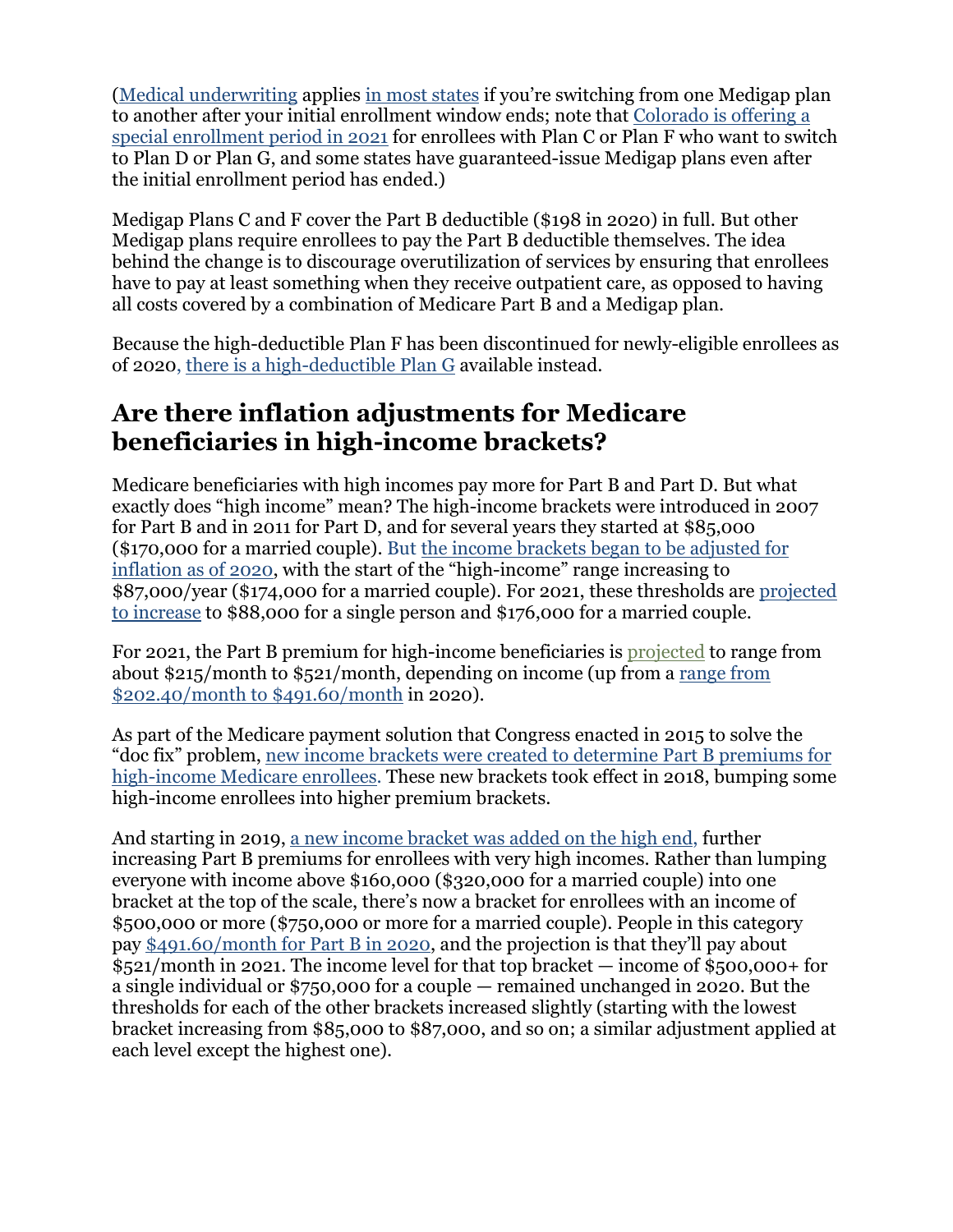#### **How are Medicare Advantage premiums changing for 2021?**

According to CMS, the average [Medicare Advantage](https://www.medicareresources.org/medicare-benefits/medicare-advantage/) (Medicare Part C) premiums for 2021 is expected to be [\\$21/month in 2021,](https://www.cms.gov/newsroom/press-releases/trump-administration-announces-historically-low-medicare-advantage-premiums-and-new-payment-model) down from \$23/month in 2020. Average Advantage premiums have been [declining for the last several years,](https://www.kff.org/medicare/issue-brief/a-dozen-facts-about-medicare-advantage-in-2019/) and the average premium for 2021 is the lowest its been since 2007.

But when we only consider Medicare Advantage plans that include Part D prescription drug coverage (MA-PDs), [a Kaiser Family Foundation analysis](http://files.kff.org/attachment/Data-Note-Medicare-Advantage-2020-Spotlight-First-Look) found that the average premium in 2020 is about \$36/month.

(*Note that Medicare Advantage premiums are in addition to Part B premiums*. People who enroll in Medicare Advantage pay their Part B premium and whatever the premium is for their Medicare Advantage plan, and the private insurer wraps all of the coverage into one plan.)

About [24 million](https://www.kff.org/medicare/issue-brief/a-dozen-facts-about-medicare-advantage-in-2020/) people had Medicare Advantage plans in 2020, and CMS [projects](https://www.cms.gov/newsroom/press-releases/trump-administration-announces-historically-low-medicare-advantage-premiums-and-new-payment-model) that it will grow to 26 million in 2021. Enrollment in these plans has been steadily growing for the last 15 years. The total number of Medicare beneficiaries has been steadily growing as well, but the growth in Medicare Advantage enrollment has far outpaced overall Medicare enrollment growth. In 2004, just 13 percent of Medicare beneficiaries had Medicare Advantage plans. That had grown to [36 percent by 2020,](https://www.kff.org/medicare/issue-brief/a-dozen-facts-about-medicare-advantage-in-2020/) and the new Medicare Plan Finder tool is designed in a way that [could accelerate the growth in](https://www.forbes.com/sites/brucejapsen/2019/08/27/medicares-new-plan-finder-could-boost-insurers-advantage-enrollment/#6f143a9c5c51)  [Advantage enrollment.](https://www.forbes.com/sites/brucejapsen/2019/08/27/medicares-new-plan-finder-could-boost-insurers-advantage-enrollment/#6f143a9c5c51)

## **People with ESRD can join Medicare Advantage plans**

Under longstanding rules, Medicare Advantage plans have been unavailable to people with end-stage renal disease (ESRD) unless there was an ESRD Special Needs Plan available in their area. But starting in 2021, Medicare Advantage plans will be guaranteed issue for all Medicare beneficiaries, including those with ESRD. This is a result of the [21st Century Cures Act,](https://www.medicareresources.org/glossary/21st-century-cures-act/) which gives people with ESRD [access to any](https://fas.org/sgp/crs/misc/R45290.pdf)  [Medicare Advantage plan in their area](https://fas.org/sgp/crs/misc/R45290.pdf) as of 2021.

Many people with ESRD will still find that [Original Medicare](https://www.medicareresources.org/medicare-benefits/original-medicare/) plus a [Medigap](https://www.medicareresources.org/medicare-benefits/medigap/)  [plan](https://www.medicareresources.org/medicare-benefits/medigap/) and [Medicare Part D](https://www.medicareresources.org/medicare-benefits/medicare-part-d/) plan is still the most economical option overall, in terms of the coverage provided. But [in some states,](https://www.medicareresources.org/medicare-eligibility-and-enrollment/medigap-eligibility-for-americans-under-age-65-varies-by-state/) people under 65 cannot enroll in guaranteedissue Medigap plans, or can do so only with exorbitantly high premiums. And some of the states that do protect access to Medigap for most beneficiaries under 65 do not extend those protections to people with ESRD. Without supplemental coverage, there is no cap on out-of-pocket costs under Original Medicare.

Medicare Advantage plans do have a cap on out-of-pocket costs, as described below. So for ESRD beneficiaries who cannot obtain an affordable Medigap plan, a Medicare Advantage plan could be a viable solution, as long as the person's doctors and hospitals are in-network with the plan.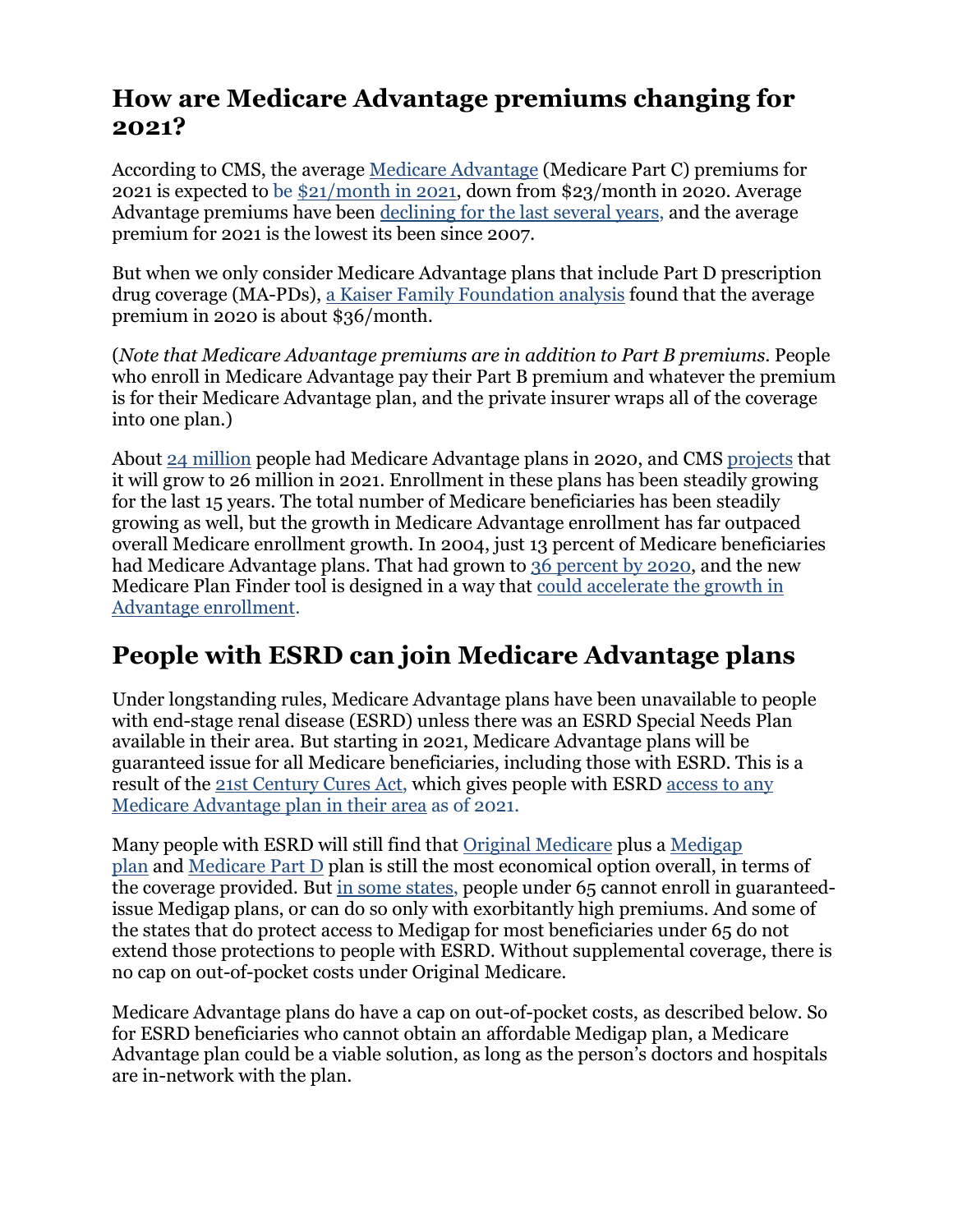#### **Is the Medicare Advantage out-of-pocket maximum changing for 2021?**

Medicare Advantage plans are required to cap enrollees' out-of-pocket costs for Part A and Part B services (unlike Original Medicare, which does not have a cap on out-ofpocket costs). The cap does not include the cost of prescription drugs, since those are covered under Medicare Part D (even when it's integrated with a Medicare Advantage plan).

For the last several years, the cap has been [\\$6,700,](https://www.cms.gov/Medicare/Health-Plans/MedicareAdvtgSpecRateStats/Downloads/Announcement2020.pdf) although [most plans](https://q1medicare.com/q1group/MedicareAdvantagePartD/Blog.php?blog=A-comparison-of-the-Maximum-Out-Of-Pocket-Limit--MOOP--range-for-2020-Medicare-Advantage-plans-as-compared-to-2019-Medicare-Advantage-plans&blog_id=787&category_id=18) have had outof-pocket caps below that level. For 2021, the maximum out-of-pocket limit for Medicare Advantage plans is increasing to [\\$7,550](https://mabenefitsmailbox.lmi.org/MABenefitsMailbox/Documents/2021%2FFinal%20CY%202021%20Part%20C%20Bid%20Review%20Memorandum_4-8-2020.pdf) (plus out-of-pocket costs for prescription drugs). Most plans will likely continue to have out-of-pocket caps below the government's maximum, but the allowable increase for 2021 is fairly significant.

### **How is Medicare Part D prescription drug coverage changing for 2021?**

For stand-alone [Part D prescription drug plans,](https://www.medicareresources.org/medicare-benefits/medicare-part-d/) the maximum allowable deductible for standard Part D plans will be  $\frac{$445 \text{ in } 2021}$ , up from \$435 in 2020.

And the out-of-pocket threshold (where [catastrophic coverage](https://www.medicareresources.org/glossary/catastrophic-coverage/) begins) will increase to [\\$6,550 in 2021,](https://www.cms.gov/files/document/2021-announcement.pdf) up from \$6,350 in 2020. The copay amounts for people who reach the catastrophic coverage level in 2021 will increase slightly, to \$3.70 for generics and \$9.20 for brand-name drugs.

Medicare beneficiaries with Part D coverage (stand-alone or as part of a Medicare Advantage plan) will have access to [insulin with a copay of \\$35/month in 2021.](https://www.medicareresources.org/blog/2020/05/27/medicare-heads-up-may-27-2020/) This is expected to save beneficiaries several hundred dollars per year.

The Affordable Care Act has [closed the donut hole](https://www.medicareresources.org/faqs/are-there-changes-in-the-medicare-part-d-prescription-drug-coverage-this-year/) in [Medicare Part D.](https://www.medicareresources.org/medicare-benefits/medicare-part-d/) As of 2020, there is no longer a "hole" for brand-name or generic drugs: Enrollees in standard Part D plans [pay 25 percent of the cost](https://www.medicare.gov/drug-coverage-part-d/costs-for-medicare-drug-coverage/costs-in-the-coverage-gap) (after meeting their deductible) until they reach the catastrophic coverage threshold. Prior to 2010, enrollees paid their deductible, then 25 percent of the costs until they reached the donut hole, *then they were responsible for 100 percent of the costs until they reached the catastrophic coverage threshold*.

That amount gradually declined over the last several years, and the donut hole [closed](https://www.medicareresources.org/faqs/how-will-my-medicare-prescription-drug-costs-change-this-year/)  [one year early](https://www.medicareresources.org/faqs/how-will-my-medicare-prescription-drug-costs-change-this-year/)  $-$  in 2019, instead of 2020  $-$  for brand-name drugs. [So enrollees in standard plans paid 25 percent of the cost of brand-name drugs from the time they met their deductible until they reached the catastrophic coverage threshold.] Enrollees also pay 25 percent of the cost of generic drugs while in the donut hole in 2020, down from 37 percent in 2019.

The donut hole is still relevant, however, in terms of how drug costs are counted towards reaching the catastrophic coverage threshold, and in terms of who covers the costs of the drugs (ie, the drug manufacturer or the enrollee's Part D plan). [Here's more about how](https://www.medicareresources.org/glossary/donut-hole/)  [that all works.](https://www.medicareresources.org/glossary/donut-hole/)